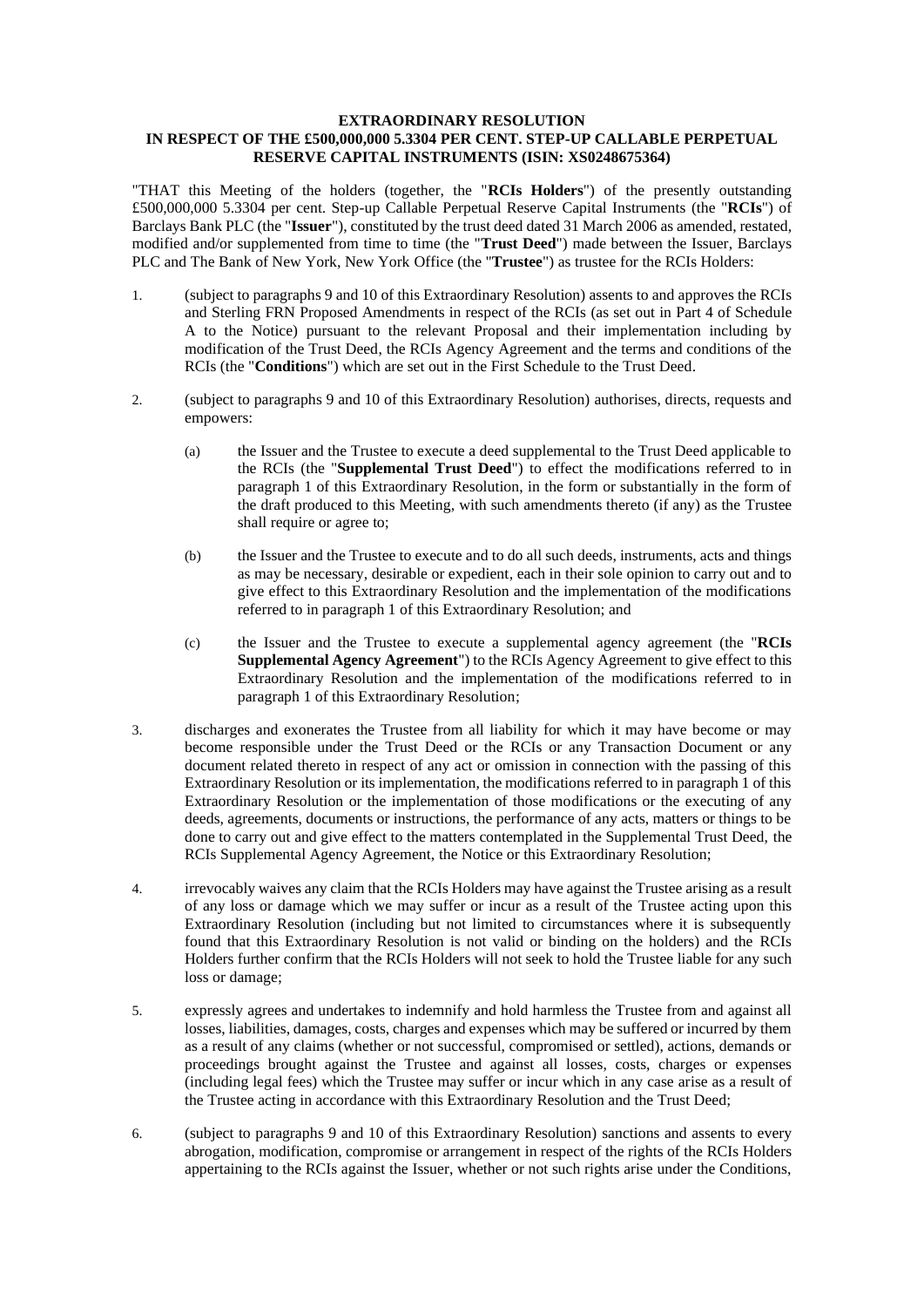involved in, resulting from or to be effected by the modifications referred to in paragraph 1 of this Extraordinary Resolution and their implementation;

- 7. waives any and all requirements, restrictions and conditions precedent set forth in the Transaction Documents on any person, in implementing the modifications contemplated by the Supplemental Trust Deed, the RCIs Supplemental Agency Agreement, this Extraordinary Resolution and the relevant Proposal;
- 8. discharges and exonerates the Issuer from all liability for which it may have become or may become responsible under the Trust Deed, the RCIs or any Transaction Document or any document related thereto in respect of any act or omission in connection with the passing of this Extraordinary Resolution or the executing of any deeds, agreements, documents or instructions, the performance of any acts, matters or things to be done to carry out and give effect to the matters contemplated in the Supplemental Trust Deed, the RCIs Supplemental Agency Agreement, the Notice or this Extraordinary Resolution;
- 9. declares that the implementation of this Extraordinary Resolution shall be conditional on:
	- (a) the passing of this Extraordinary Resolution; and
	- (b) the quorum required for, and the requisite majority of votes cast at, this Meeting being satisfied by Eligible RCIs Holders, irrespective of any participation at this Meeting by Ineligible RCIs Holders and that, in the event that the Extraordinary Resolution is passed at this Meeting but such condition is not satisfied, the chairman of this Meeting and the Trustee are hereby authorised, directed, requested and empowered to adjourn this Meeting for such period being not less than 14 clear days nor more than 42 clear days, and in such manner (including by teleconference) or to such place as may be appointed by the chairman of this Meeting and approved by the Trustee, for the purpose of reconsidering resolutions 1 to 12 of this Extraordinary Resolution with the exception of resolution 9(b) of this Extraordinary Resolution. At any such adjournment of this Meeting, one or more persons present holding RCIs or being agents holding or representing in aggregate not less than one-third of the aggregate principal amount outstanding of the RCIs shall form a quorum and shall have the power to pass such Extraordinary Resolution, and this condition set out in this paragraph  $9(b)$  will be satisfied if the quorum required for, and the requisite majority of votes cast at, such adjourned Meeting are satisfied by Eligible RCIs Holders irrespective of any participation at the adjourned Meeting by Ineligible RCIs Holders;
- 10. declares that the implementation of this Extraordinary Resolution shall be in all respects conditional on (i) the Issuer not having previously terminated the Consent Solicitation in respect of the RCIs in accordance with the provisions for such termination set out in the Consent Solicitation Memorandum and (ii) the passing of this Extraordinary Resolution;
- 11. acknowledges that the following terms, as used in this Extraordinary Resolution, shall have the meanings given below:

"**Consent Solicitation**" means the invitation by the Issuer to all Eligible RCIs Holders to consent to the modification of the Conditions relating to the RCIs as described in the Consent Solicitation Memorandum and as the same may be amended in accordance with its terms;

"**Consent Solicitation Memorandum**" means the consent solicitation memorandum dated 23 November 2020 prepared by the Issuer in relation to the Consent Solicitation (a copy of which is available for inspection as referred to in the Notice);

"**Eligible RCIs Holder**" means each RCIs Holder who is (a) either (i) a QIB (as defined in Rule 144A under the Securities Act) and, if applicable, is acting on behalf of a Beneficial Owner who is also a QIB or (ii) outside the United States and not a U.S. person or acting for the account or benefit of a U.S. person (in each case, as defined in Regulation S under the Securities Act), (b) an eligible counterparty or a professional client (each as defined in MiFID II) and, if applicable and acting on a non-discretionary basis, who is acting on behalf of a Beneficial Owner that is also an eligible counterparty or a professional client, and (c) otherwise a person to whom the relevant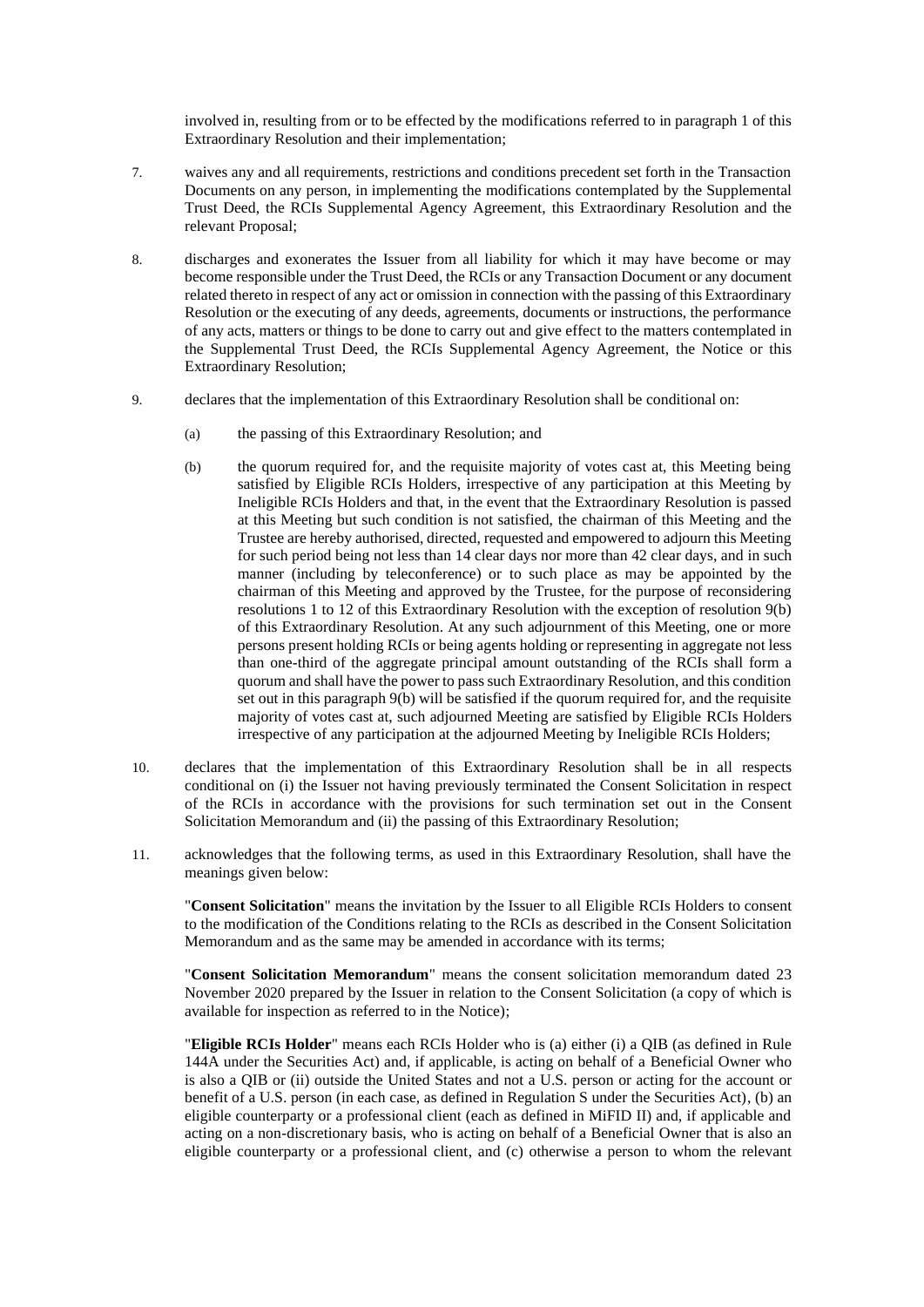Consent Solicitation can be lawfully made and that may lawfully participate in the relevant Consent Solicitation;

"**Ineligible RCIs Holder**" means each RCIs Holder who is not an Eligible RCIs Holder;

"**QIB**" means a qualified institutional buyer as defined in Rule 144A under the Securities Act; and

"**Securities Act**" means the U.S. Securities Act of 1933, as amended.

12. agrees that capitalised terms in this document where not defined herein shall have the meanings given to them in the Consent Solicitation Memorandum."

# **DULY PASSED ON 16 DECEMBER 2020**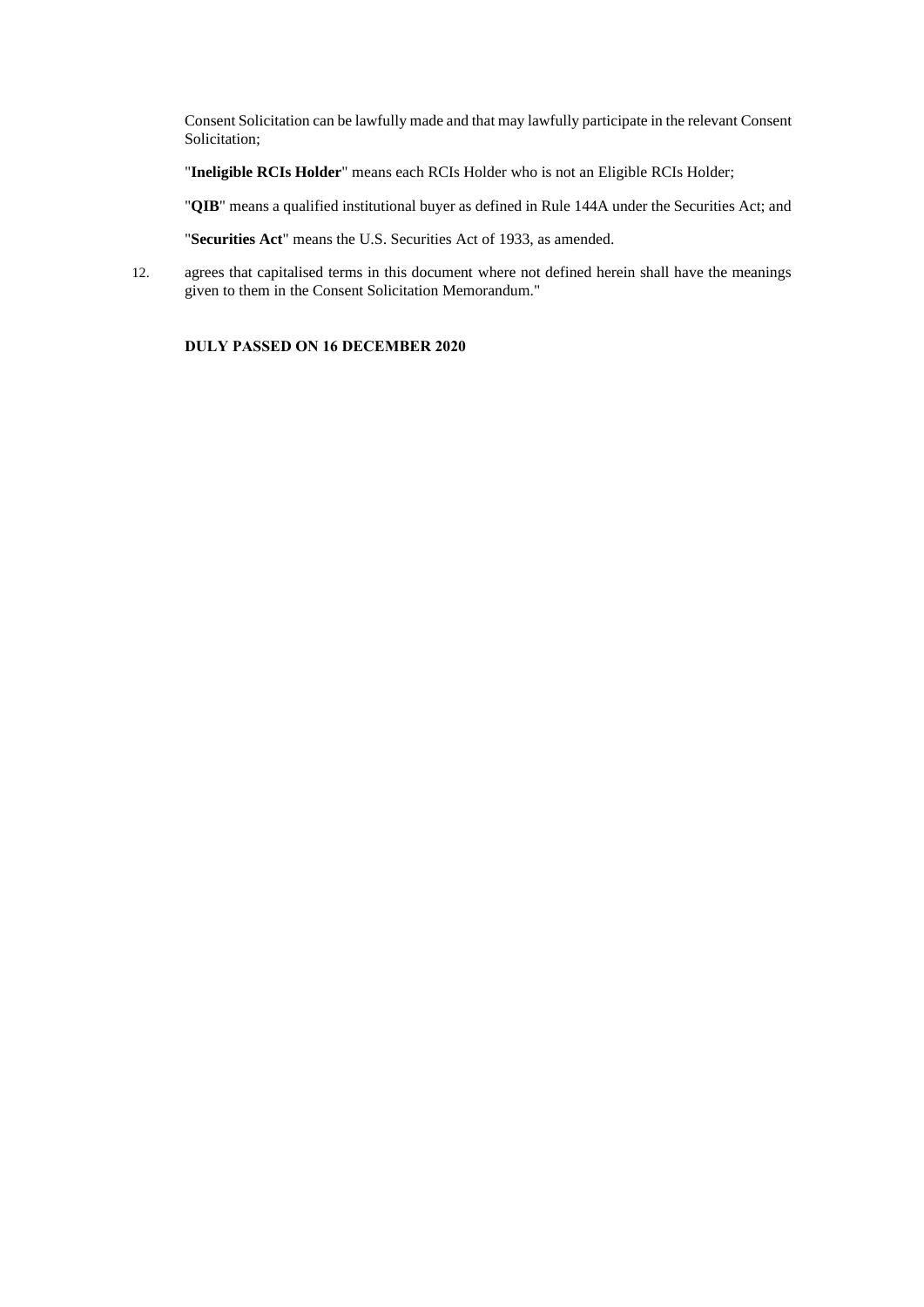# **SCHEDULE A AMENDMENTS TO THE CONDITIONS AND TRUST DEED OF EACH OF THE SECURITIES …**

#### **PART 4**

#### **RCIs**

### *£500,000,000 5.3304 per cent. Step-up Callable Perpetual Reserve Capital Instruments – ISIN XS0248675364*

# **Amendments to the Conditions of the RCIs**

- 1. Condition 5 (*Coupon* Payments) shall be amended as follows:
- 1.1 Condition 5(b) (*Coupon Payments – Coupon Rate*) shall be deleted and replaced with the following:
	- (b) *Coupon Rate*
		- (i) The Coupon Rate in respect of the period from (and including) the Issue Date to (but excluding) the First Reset Date is 5.3304 per cent. per annum.
		- (ii) If an Index Cessation Event in respect of three-month sterling LIBOR has not occurred on or before the Coupon Determination Date, the Coupon Rate in respect of each Reset Period shall be the aggregate of 1.985 per cent. per annum and subject to Condition 5(f) (*Benchmark Replacement*):
			- (aa) the offered rate (rounded, if necessary, up to the nearest one hundred thousandth of a percentage point (0.000005 per cent. being rounded upwards)) for three-month deposits in Pounds Sterling as at 11.00 a.m. (London time) on the Coupon Determination Date in question as appears on the display designated as page "3750" on the Telerate service (or such other page or service as may replace it for the purpose of displaying such information) as determined by the Principal Paying Agent; or
			- (bb) if such offered rate does not appear, the arithmetic mean (rounded, if necessary, up to the nearest one hundred thousandth of a percentage point (0.000005 per cent. being rounded upwards)) of offered quotations to prime banks in the London interbank market for three-month deposits in Pounds Sterling as at 11.00 a.m. (London time) on the Coupon Determination Date in question obtained by the Principal Paying Agent from the principal London office of the Reference Banks, provided at least two of the Reference Banks provide the Principal Paying Agent with such offered quotations; and
			- (cc) if, on any Coupon Determination Date to which the provisions of subparagraph (bb) above apply, one only or none of the Reference Banks provides the Principal Paying Agent with such a quotation, the arithmetic mean (rounded, if necessary, up to the nearest one hundred thousandth of a percentage point (0.000005 per cent. being rounded upwards)) of the Pounds Sterling lending rates which major banks in the London interbank market selected by the Principal Paying Agent are quoting at approximately 11.00 a.m. (London time) on the relevant Coupon Determination Date to leading banks in London for a period of three months,

except that, if the banks so selected by the Principal Paying Agent under paragraph (cc) above are not quoting as mentioned above, the Coupon Rate shall be either (i) the Coupon Rate in effect for the last preceding Coupon Period to which one of the preceding subparagraphs of this paragraph shall have applied or (ii) if none, 6.3304 per cent. per annum.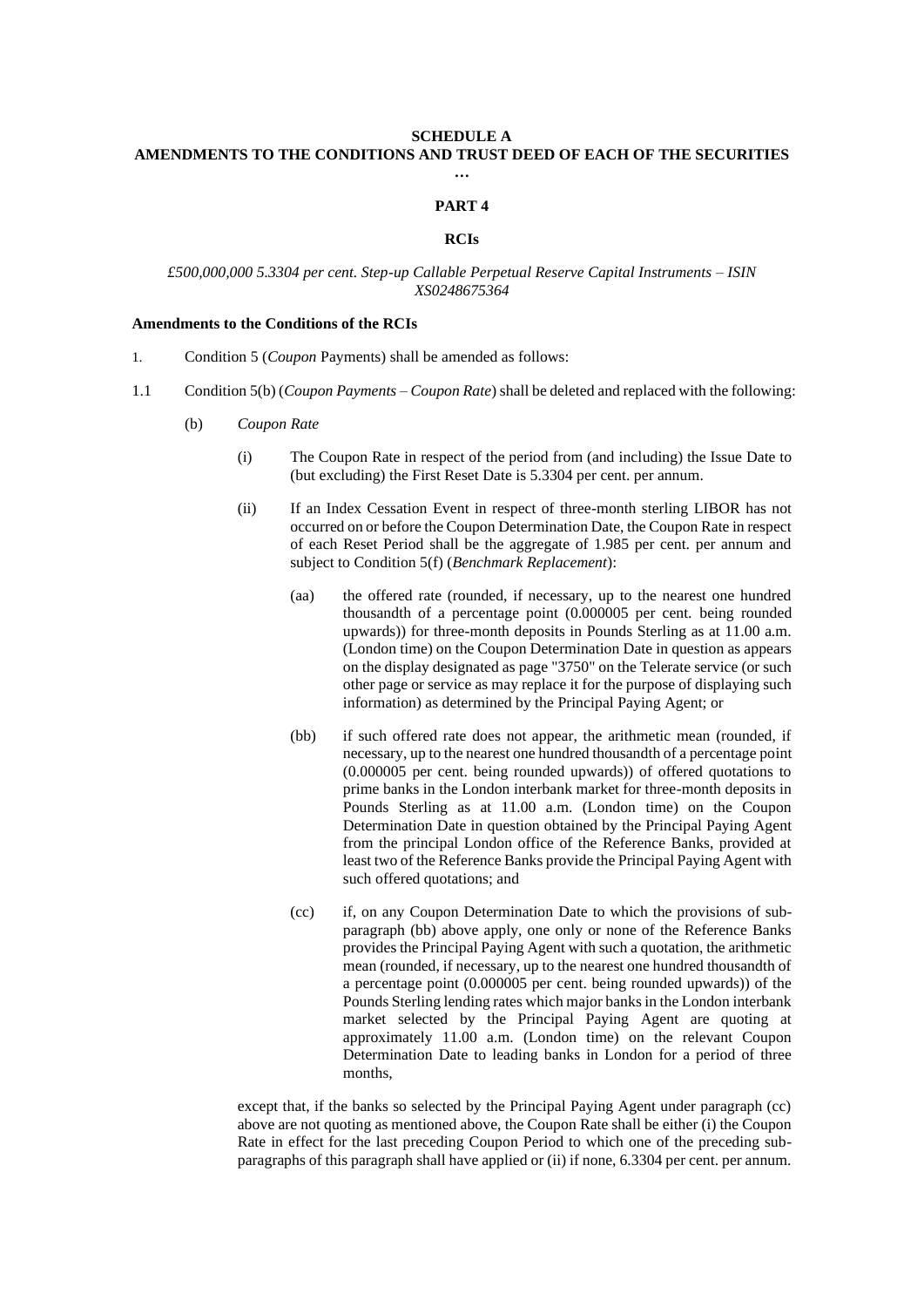(iii) If an Index Cessation Event in respect of three-month sterling LIBOR has occurred on or before the Coupon Determination Date, the Coupon Rate in respect of each Reset Period shall be the aggregate of  $(A)$  1.985 per cent. per annum,  $(B)$ Compounded Daily SONIA and (C) the Adjustment Rate (rounded, if necessary, up to the nearest one hundred thousandth of a percentage point (with 0.00005 per cent. being rounded upwards)).

The Issuer shall notify the Principal Paying Agent of the occurrence of an Index Cessation Event and the date of the same as soon as practicable thereafter.

- (aa) If, in respect of any London Banking Day in the relevant Reference Period, the Principal Paying Agent determines that the SONIA Reference Rate is not available on the Screen Page or has not otherwise been published by the relevant authorised distributors, such SONIA Reference Rate shall, subject to Condition 5(f) (*Benchmark Replacement*), be:
	- (A) (i) the Bank of England's Bank Rate (the "**Bank Rate**") prevailing at close of business on the relevant London Banking Day; plus (ii) the mean of the spread of the SONIA Reference Rate to the Bank Rate over the previous five London Banking Days on which a SONIA Reference Rate has been published, excluding the highest spread (or, if there is more than one highest spread, one only of those highest spreads) and lowest spread (or, if there is more than one lowest spread, one only of those lowest spreads) to the Bank Rate; or
	- (B) if the Bank Rate is not published by the Bank of England at close of business on the relevant London Banking Day, the SONIA Reference Rate published on the Screen Page (or otherwise published by the relevant authorised distributors) for the first preceding London Banking Day on which the SONIA Reference Rate was published on the Screen Page (or otherwise published by the relevant authorised distributors).

Notwithstanding the paragraph above, and without prejudice to Condition 5(f) (*Coupon Payments* – *Benchmark Replacement*), in the event of the Bank of England publishing guidance as to (i) how the SONIA Reference Rate is to be determined or (ii) any rate that is to replace the SONIA Reference Rate, the Principal Paying Agent shall, in consultation with the Issuer, follow such guidance in order to determine the SONIA Reference Rate, for purposes of the RCIs, for so long as the SONIA Reference Rate is not available or has not been published by the authorised distributors.

- (bb) If the Coupon Rate cannot be determined in accordance with the foregoing provisions of this Condition 5(b) (*Coupon Payments – Coupon Rate*) in relation to any Reset Period, the Coupon Rate applicable to the RCIs during such Reset Period shall be (A) that determined as at the last preceding Coupon Determination Date or (B) if there is no such preceding Coupon Determination Date, 6.3304 per cent. per annum.
- 1.2 The following paragraph shall be added at the end of Condition 5(d) (*Coupon Payments – Determination or Calculation by the Trustee*):

This Condition 5(d) shall only apply if an Index Cessation Event in respect of three-month sterling LIBOR has not occurred on or before the relevant Coupon Determination Date.

1.3 The following paragraph shall be added at the end of Condition 5(e) (*Coupon Payments – Reference Banks*):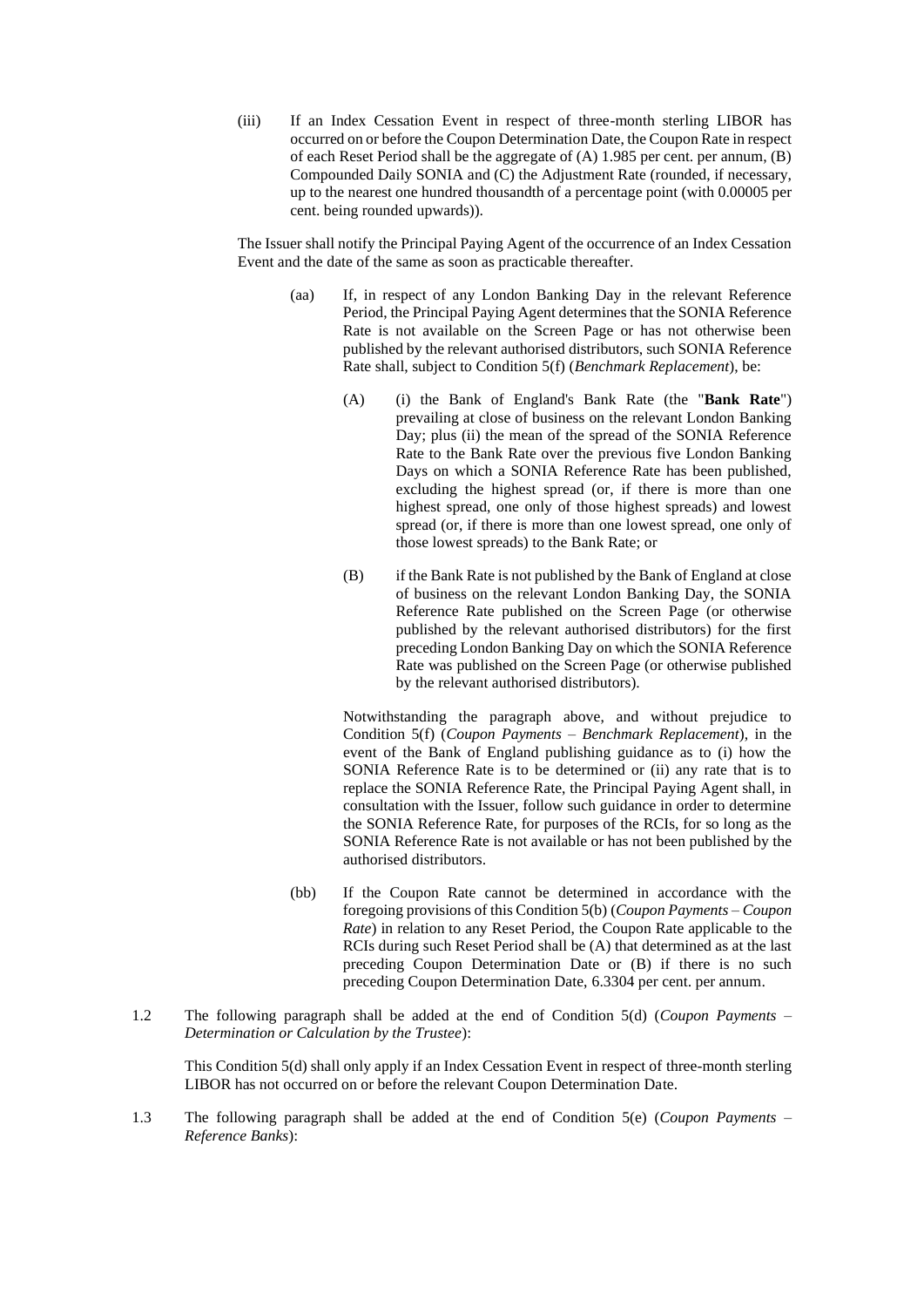This Condition 5(e) shall only apply if an Index Cessation Event in respect of three-month sterling LIBOR has not occurred on or before the First Reset Date.

- 1.4 The following provision shall be inserted as a new Condition 5(f):
	- (f) *Benchmark Replacement*

In addition to and notwithstanding the provisions above in this Condition 5, if the Issuer determines that a Benchmark Event has occurred or there is a Successor Rate, in either case when the Coupon Rate (or the relevant component part thereof) remains to be determined by reference to LIBOR (if an Index Cessation Event has not occurred prior to such determination) or SONIA as applicable, (the "**Reference Rate**") then the Issuer may elect (acting in good faith and in a commercially reasonable manner) to apply the following provisions:

- (i) the Issuer shall use reasonable endeavours to appoint, as soon as reasonably practicable, an Independent Adviser to determine (acting in good faith and in a commercially reasonable manner), no later than 5 Business Days prior to the relevant Coupon Determination Date relating to the next succeeding Reset Period (the "**IA Determination Cut-off Date**"), a Successor Rate (as defined below) or, alternatively, if the Independent Adviser determines that there is no Successor Rate, an Alternative Reference Rate (as defined below) for purposes of determining Coupon Rate (or the relevant component part thereof) applicable to the RCIs;
- (ii) if the Issuer is unable to appoint an Independent Adviser, or the Independent Adviser appointed by it fails to determine a Successor Rate or an Alternative Reference Rate prior to the IA Determination Cut-off Date, the Issuer (acting in good faith and in a commercially reasonable manner) may determine a Successor Rate or, if the Issuer determines that there is no Successor Rate, an Alternative Reference Rate;
- (iii) if a Successor Rate or, failing which, an Alternative Reference Rate (as applicable) is determined in accordance with the preceding provisions, such Successor Rate or, failing which, an Alternative Reference Rate (as applicable) shall be the Reference Rate for each of the future Reset Periods (subject to the subsequent operation of, and to adjustment as provided in, this Condition 5(f) (*Coupon Payments – Benchmark Replacement*)); *provided, however***, that** if sub-paragraph (ii) applies and the Issuer is unable to or does not determine a Successor Rate or an Alternative Reference Rate prior to the relevant Coupon Determination Date, the Coupon Rate applicable to the next succeeding Reset Period shall be equal to the Coupon Rate last determined in relation to the RCIs in respect of the preceding Reset Period; for the avoidance of doubt, the proviso in this sub-paragraph (iii) shall apply to the relevant Reset Period only and any subsequent Reset Periods are subject to the subsequent operation of, and to adjustment as provided in, this Condition 5(f) (*Coupon Payments – Benchmark Replacement*);
- (iv) if the Independent Adviser (in consultation with the Issuer) or (if the Issuer is unable to appoint an Independent Adviser, or the Independent Adviser appointed by it fails to determine whether an Adjustment Spread should be applied) the Issuer (acting in good faith and in a commercially reasonable manner) determines that an Adjustment Spread should be applied to the relevant Successor Rate or the relevant Alternative Reference Rate (as applicable) and determines the quantum of, or a formula or methodology for determining, such Adjustment Spread, then such Adjustment Spread shall be applied to such Successor Rate or Alternative Reference Rate (as applicable). If the Independent Adviser or the Issuer (as applicable) is unable to determine, prior to the Coupon Determination Date relating to the next succeeding Reset Period, the quantum of, or a formula or methodology for determining, such Adjustment Spread, then such Successor Rate or Alternative Reference Rate (as applicable) will apply without an Adjustment Spread;
- (v) if the Independent Adviser or the Issuer determines a Successor Rate or, failing which, an Alternative Reference Rate (as applicable) and, in each case, any Adjustment Spread in accordance with the above provisions, the Independent Adviser or the Issuer (as applicable), may also specify changes to these Terms and Conditions, including but not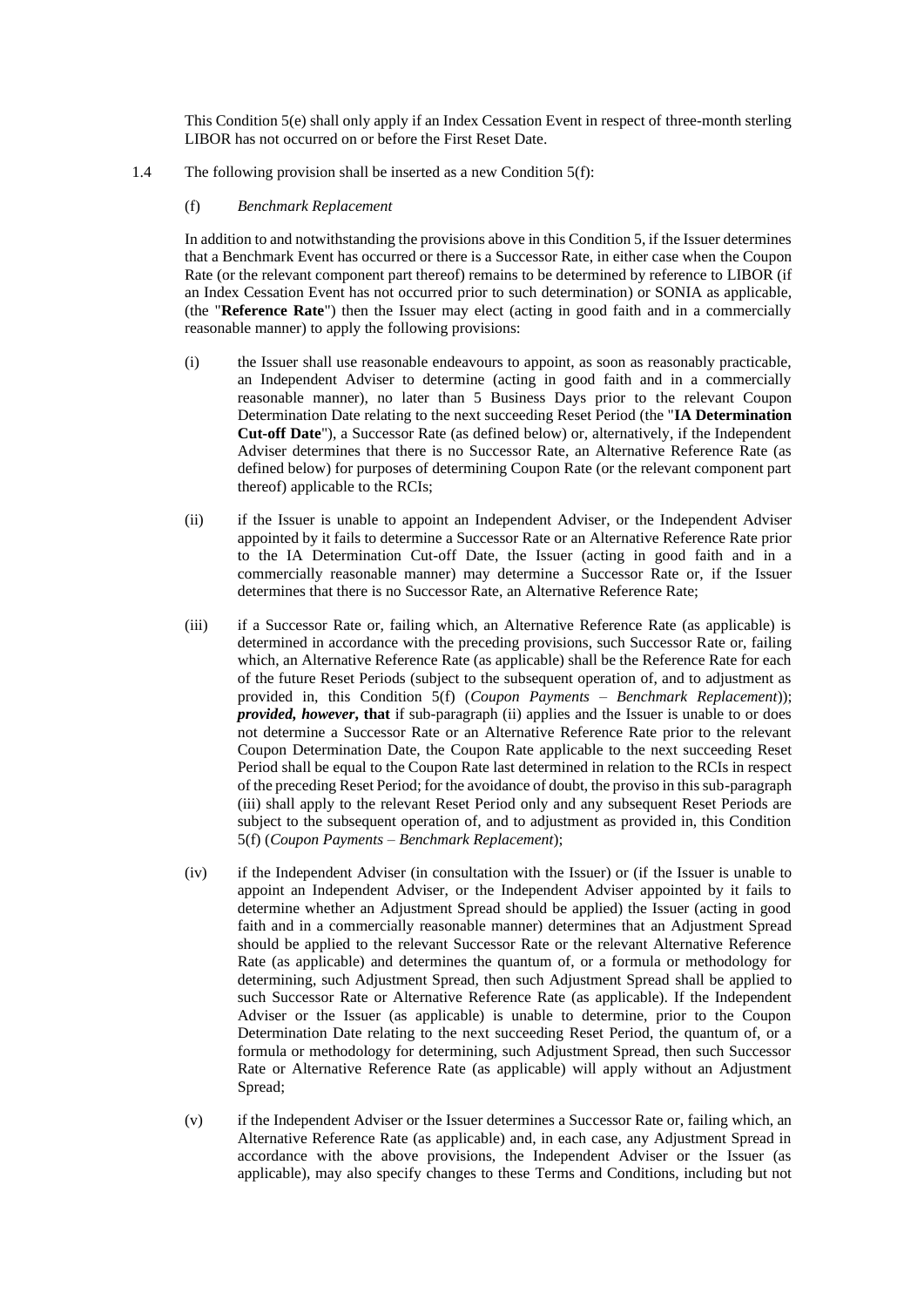limited to the Day Count Fraction, business days, Coupon Determination Date and/or the definition of the relevant Reference Rate applicable to the RCIs, and the method for determining the fallback rate in relation to the RCIs, in order to follow market practice in relation to the Successor Rate, the Alternative Reference Rate (as applicable) and/or the Adjustment Spread. For the avoidance of doubt, the Trustee and Principal Paying Agent shall, at the direction and expense of the Issuer, effect such consequential amendments to the Trust Deed, the Paying Agency Agreement and these Terms and Conditions as may be required in order to give effect to this Condition 5(f) (*Coupon Payments – Benchmark Replacement*). RCI Holder or Couponholder consent shall not be required in connection with implementing the Successor Rate, Alternative Reference Rate (as applicable) and/or any Adjustment Spread or such other changes, including for the execution of any documents, amendments or other steps by the Trustee or Principal Paying Agent (if required); and

(vi) the Issuer shall promptly, following the determination of any Successor Rate, Alternative Reference Rate (as applicable) and/or any Adjustment Spread, give notice thereof to the Trustee, the Principal Paying Agent and the RCI Holders, which shall specify the effective date(s) for such Successor Rate, Alternative Reference Rate (as applicable) and/or any Adjustment Spread and any consequential changes made to these Terms and Conditions,

**provided that** the determination of any Successor Rate or Alternative Reference Rate or Adjustment Spread, and any other related changes to the RCIs, shall be made in accordance with the relevant Capital Regulations (if applicable) and shall not prejudice the then current capital or eligible liabilities qualification of the RCIs, as applicable, in each case for the purposes of and in accordance with the Capital Regulations.

For the purposes of this Condition 5(f):

"**Adjustment Spread**" means a spread (which may be positive or negative) or formula or methodology for calculating a spread, which the Independent Adviser (in consultation with the Issuer) or the Issuer (as applicable), determines is required to be applied to the Successor Rate or the Alternative Reference Rate (as applicable) in order to reduce or eliminate, to the extent reasonably practicable in the circumstances, any economic prejudice or benefit (as applicable) to RCI Holders and Couponholders as a result of the replacement of the Reference Rate with the Successor Rate or the Alternative Reference Rate (as applicable) and is the spread, formula or methodology which:

- (A) in the case of a Successor Rate, is recommended in relation to the replacement of the Reference Rate with the Successor Rate by any Relevant Nominating Body; or
- (B) in the case of a Successor Rate for which no such recommendation has been made or in the case of an Alternative Reference Rate, the Independent Adviser (in consultation with the Issuer) or the Issuer (as applicable) determines is recognised or acknowledged as being in customary market usage in international debt capital markets transactions which reference the Reference Rate, where such rate has been replaced by the Successor Rate or the Alternative Reference Rate (as applicable); or
- (C) if no such customary market usage is recognised or acknowledged, the Independent Adviser (in consultation with the Issuer) or the Issuer in its discretion (as applicable), determines (acting in good faith and in a commercially reasonable manner) to be appropriate;

"**Alternative Reference Rate**" means the rate that the Independent Adviser or the Issuer (as applicable) determines has replaced the Reference Rate in customary market usage in the international debt capital markets for the purposes of determining rates of interest in respect of bonds denominated in Sterling and of a comparable duration to the relevant Reset Period, or, if the Independent Adviser or the Issuer (as applicable) determines that there is no such rate, such other rate as the Independent Adviser or the Issuer (as applicable) determines in its discretion (acting in good faith and in a commercially reasonable manner) is most comparable to the Reference Rate;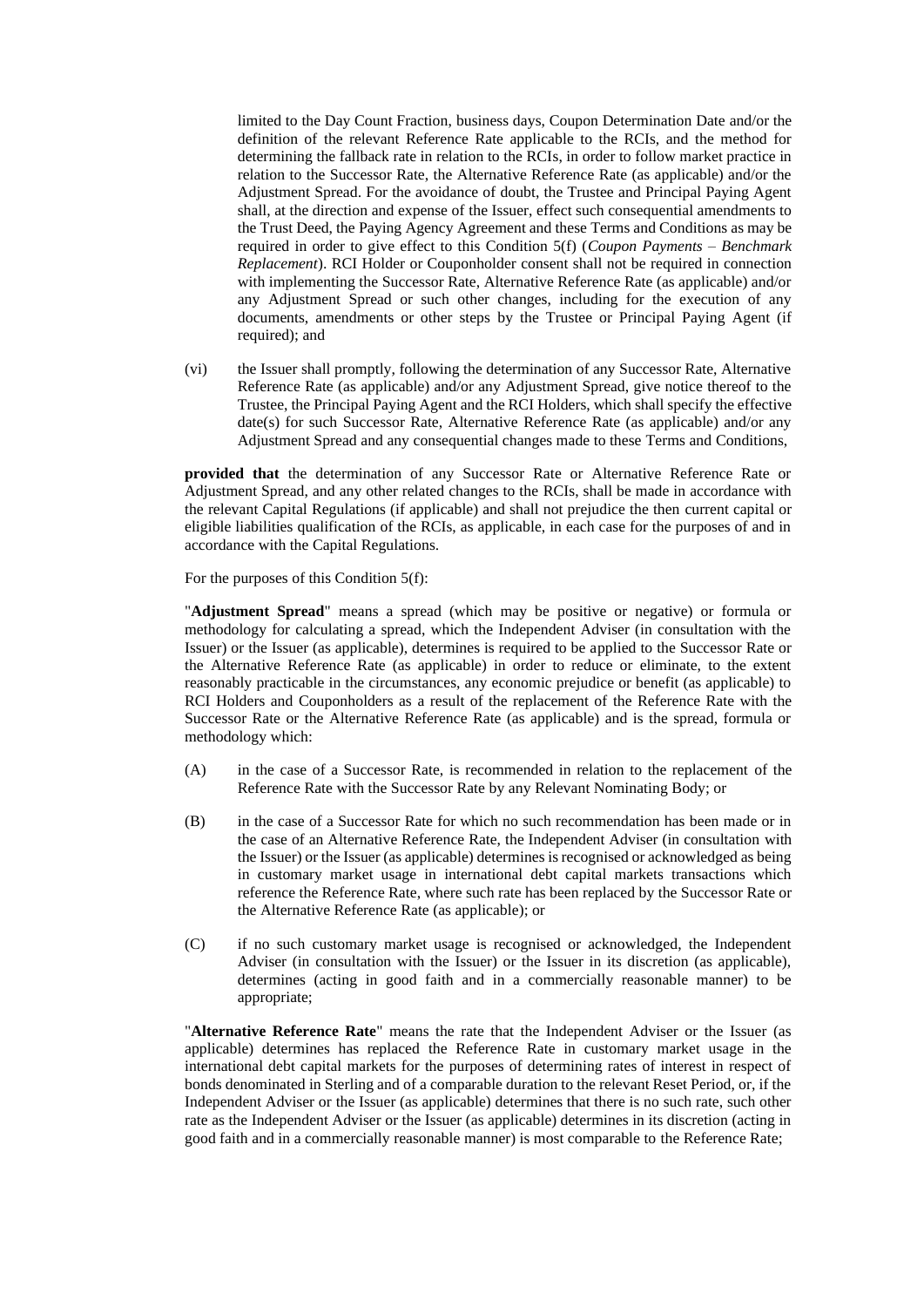#### "**Benchmark Event**" means:

- (A) the Reference Rate has ceased to be published on the relevant Screen Page as a result of such benchmark ceasing to be calculated or administered; or
- (B) a public statement by the administrator of the Reference Rate that it has ceased, or will cease, publishing the Reference Rate permanently or indefinitely (in circumstances where no successor administrator has been appointed that will continue publication of the Reference Rate); or
- (C) a public statement by the supervisor of the administrator of the Reference Rate that the Reference Rate has been or will be permanently or indefinitely discontinued; or
- (D) a public statement by the supervisor of the administrator of SONIA as a consequence of which the Reference Rate will be prohibited from being used or that its use will be subject to restrictions or adverse consequences either generally, or in respect of the RCIs; or
- (E) a public statement by the supervisor of the administrator of the Reference Rate that, in the view of such supervisor, the Reference Rate is no longer representative of an underlying market or the methodology to calculate the Reference Rate has materially changed; or
- (F) it has or will become unlawful for the Principal Paying Agent or the Issuer to calculate any payments due to be made to any RCI Holders or Couponholders using the Reference Rate (including, without limitation, under the Benchmark Regulation (EU) 2016/1011, if applicable);

"**Independent Adviser**" means an independent financial institution of international repute or other independent financial adviser experienced in the international debt capital markets, in each case appointed by the Issuer at its own expense;

"**Relevant Nominating Body**" means, in respect of a benchmark, reference rate or screen rate (as applicable):

- (A) the central bank, reserve bank, monetary authority or any similar institution for the currency to which the reference rate or mid-swap floating leg benchmark rate relates, or any other central bank or other supervisory authority which is responsible for supervising the administrator of the benchmark, reference rate or screen rate; or
- (B) any working group or committee sponsored by, chaired or co-chaired by or constituted at the request of (a) the central bank, reserve bank, monetary authority or any similar institution for the currency to which the reference rate or mid-swap floating leg benchmark rate relates, (b) any other central bank or other supervisory authority which is responsible for supervising the administrator of the reference rate or mid-swap floating leg benchmark rate, (c) a group of the aforementioned central banks or other supervisory authorities, (d) the International Swaps and Derivatives Association, Inc. or any part thereof, or (e) the Financial Stability Board or any part thereof; and

"**Successor Rate**" means the reference rate (and related alternative screen page or source, if available) that the Independent Adviser or the Issuer (as applicable) determines is a successor to or replacement of the Reference Rate (for the avoidance of doubt, whether or not the Reference Rate has ceased to be available) which is formally recommended by any Relevant Nominating Body.

2. The following paragraph shall be added at the end of Condition 13 (*Meetings of RCI Holders, Modification, Waiver and Substitution):*

In addition, the Trustee shall be obliged to consent to such modifications to the Trust Deed, the Paying Agency Agreement and these Terms and Conditions as may be required in order to give effect to Condition 5(f) in connection with implementing any Alternative Reference Rate, Successor Rate, Adjustment Spread or related changes referred to in Condition 5(f) without the requirement for the consent or sanction of the RCI Holders or the Couponholders. Such consent shall be subject to the receipt by the Trustee of a certificate from the Issuer certifying that the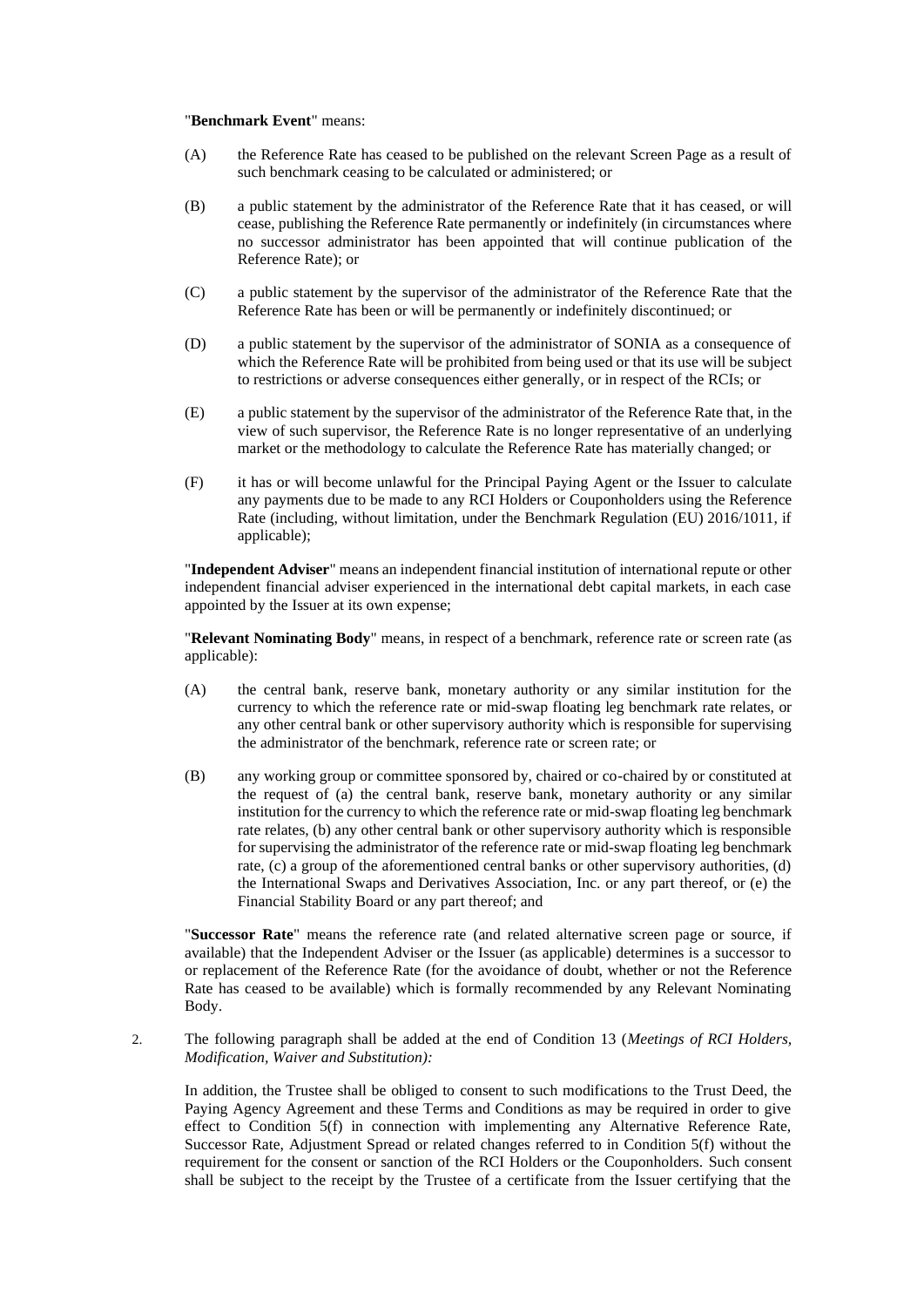proposed modifications to the Trust Deed, the Paying Agency Agreement and these Terms and Conditions are required in order to give effect to Condition 5(f), and the Trustee shall be entitled to rely on such certificate without further enquiry and without liability to any person.

- 3. Condition 21 (*Definitions*) shall be amended as follows:
- 3.1 The definitions for "Coupon Determination Date" and "Day Count Fraction" shall be deleted and replaced with the following respective definitions, in the appropriate place in alphabetical order:

"**Coupon Determination Date**" means, (i) if Condition 5(b)(ii) applies, in relation to each Reset Date, the first day of each Reset Period or (ii) if Condition 5(b)(iii) applies, in respect of any Reset Period, the date falling 5 London Banking Days prior to the Coupon Payment Date for such Reset Period (or the date falling 5 London Banking Days prior to such earlier date, if any, on which the RCIs become due and payable);

"**Day Count Fraction**" means (i) in respect of the period from (and including) the Issue Date to (but excluding) the First Reset Date the actual number of days elapsed divided by the actual number of days in the relevant Coupon Period and (ii) in respect of each Coupon Period after the First Reset Date, (a) the actual number of days elapsed divided by 365 or (in the case of a Coupon Period ending in a leap year) 366, if Condition 5(b)(ii) applies or (b) the actual number of days elapsed divided by 365, if Condition 5(b)(iii) applies;

3.2 The following definitions shall be added in appropriate places in alphabetical order:

"**Adjustment Rate**" means, subject as provided below, the adjustment rate that is to apply in respect of any Reset Date if an Index Cessation Event in respect of three-month sterling LIBOR has occurred on or before the Coupon Determination Date, being the rate specified on Bloomberg screen "SBP0003M Index", or any successor page, as calculated by Bloomberg Index Services Limited (or a successor provider as approved and/or appointed by ISDA from time to time) in relation to Sterling LIBOR in such tenor on the date such Index Cessation Event occurs, but if such screen rate is negative, the Adjustment Rate shall be deemed to be 0 per cent.; provided that if, in relation to any Reset Period, the Coupon Rate applicable to the RCIs during such Reset Period shall be that determined as at the last preceding Coupon Determination Date and such Coupon Rate was determined in accordance with Condition 5(b)(ii), then the Adjustment Rate in respect of such Reset Period only shall be deemed to be 0 per cent;

"**Compounded Daily SONIA**", with respect to a Reset Period, will be calculated by the Principal Paying Agent on the relevant Coupon Determination Date in accordance with the following formula, and the resulting percentage will be rounded, if necessary, to the fourth decimal place, with 0.00005 being rounded upwards:

$$
\left[\prod_{i=1}^{d_o} \left(1 + \frac{SONIA_{i-pLBD} \times n_i}{365}\right) - 1\right] \times \frac{365}{d}
$$

"**d**" means, for any Reset Period, the number of calendar days in such Reset Period;

"**do**" means, for any Reset Period, the number of London Banking Days in such Reset Period;

"**i**" means, for any Reset Period, a series of whole numbers from one to do, each representing the relevant London Banking Day in chronological order from, and including, the first London Banking Day in such Reset Period to, and including, the last London Banking Day in such Reset Period;

"**Index Cessation Event**" means an Index Cessation Event as defined in Supplement number 70 to the 2006 ISDA Definitions, as amended or supplemented from time to time, and, for the purposes of these Terms and Conditions and the definition of "Index Cessation Event" therein, the "Applicable Rate" as used therein is three-month Sterling LIBOR;

"**London Banking Day**" or "**LBD**" means any day on which commercial banks are open for general business (including dealing in foreign exchange and foreign currency deposits) in London;